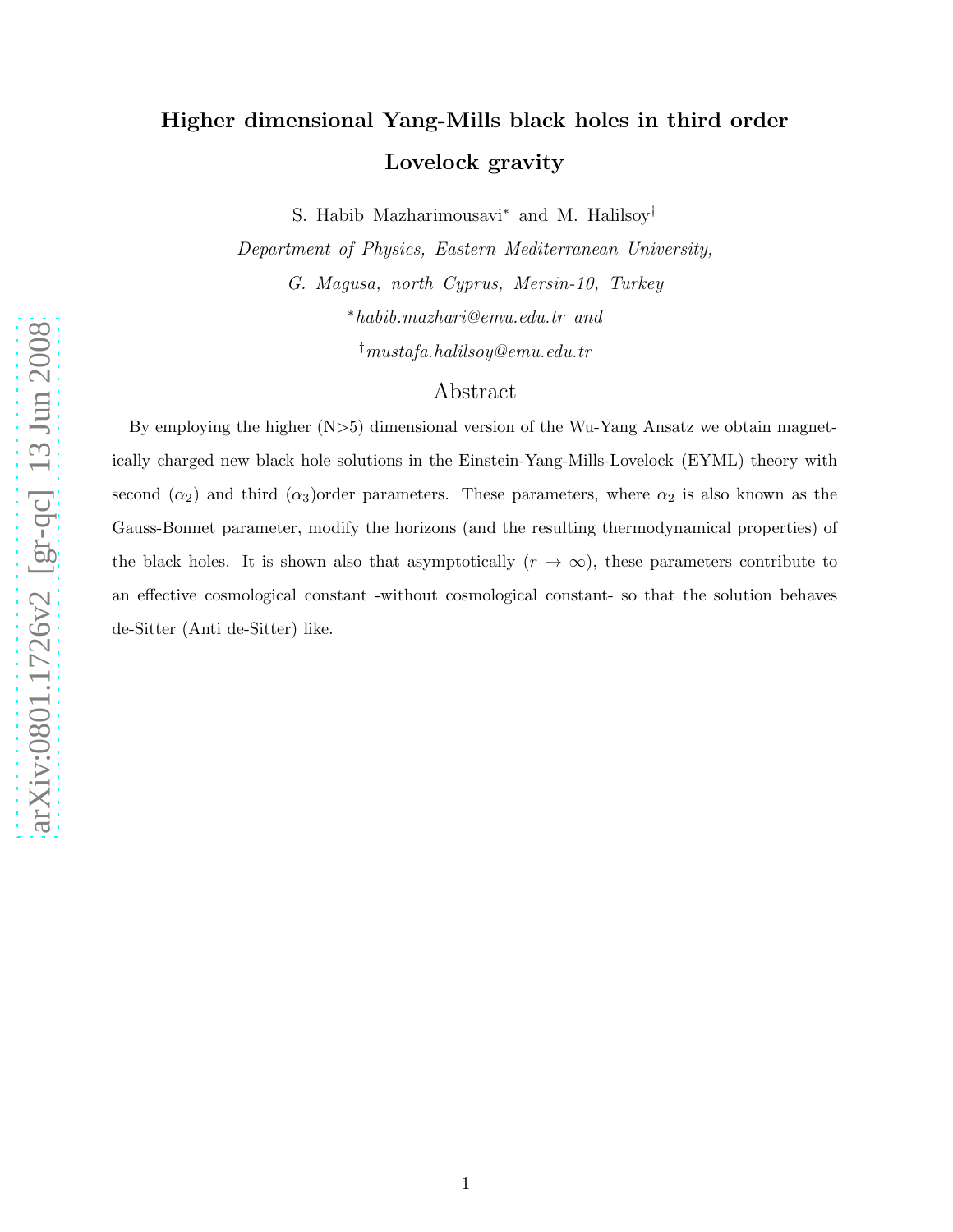## I. INTRODUCTION

As the requirements of string theory/brane world cosmology, higher dimensional  $(N > 4)$ space times have been extensively investigated during the recent decades. Extensions of  $N = 4$  Einstein's gravity has already gained enough momentum from different perspectives. General relativity admits local black hole solutions as well as global cosmological solutions such as de Sitter (dS) and anti de-Sitter (AdS), which are important from the field theory (i.e., AdS/CFT) correspondence point of view. Once a pure gravity solution (with or without a cosmological constant) is found the next (routine) step has been to search for the corresponding Einstein-Maxwell (EM) solution with the inclusion of electromagnetic fields. As a result EM dS (AdS) space times have all been obtained and investigated to great extend. One more extension from a different viewpoint, which is fashionable nowadays, is to consider extra terms in the Einstein-Hillbert action such as the ones considered by Lovelock in higher dimensions to obtain solutions, both black holes and cosmological [\[1\]](#page-12-0). The added extra terms in the action have the advantage, as they should, that they don't give rise to higher order field equations. It is known that in  $N = 4$ , the second order (also known as Gauss-Bonnet) Lovelock Lagrangian becomes trivial unless coupled with non-trivial sources such as non-minimal scalar fields [\[9](#page-12-1)]. In higher dimensions  $(N \geq 5)$ , however coupling with electromagnetic fields proved fruitful and gave rise to interesting black hole/cosmological solutions[\[2](#page-12-2)]. In this regard, Brihaye, et al, have worked on particle-like solutions of EYM fields coupled with GB gravity in N-dimensional spherically symmetric spacetime [\[5\]](#page-12-3). To have a non-trivial theory with the higher order Lovelock Lagrangian with third order parameter on the other hand, we need the dimensionality of our space time to be  $N \geq 7$ . In this paper we shall follow similar steps, to extend the results of electromagnetic fields to the Yang-Mills (YM) fields with gauge group  $SO(N-1)$ . As expected, going from Maxwell to YM constitutes a highly non-trivial process originating from the inherent non-linearity of the latter. To cope with this difficulty we employ a particular YM Ansatz solution which was familiar for a long time to the high energy physics community. This is the Wu-Yang Ansatz, which was originally introduced in  $N = 4$  field theory [\[3](#page-12-4), [4\]](#page-12-5). Recently we have generalized this Ansatz to  $N = 5$ , in the Einstein-Gauss-Bonnet (EGB) theory and obtained a new Einstein-Yang-Mills-Gauss-Bonnet (EYMGB) black hole [\[5\]](#page-12-3). By a similar line of thought we wish to extend those results further to  $N > 5$  and also within the context (for  $N \ge 7$ )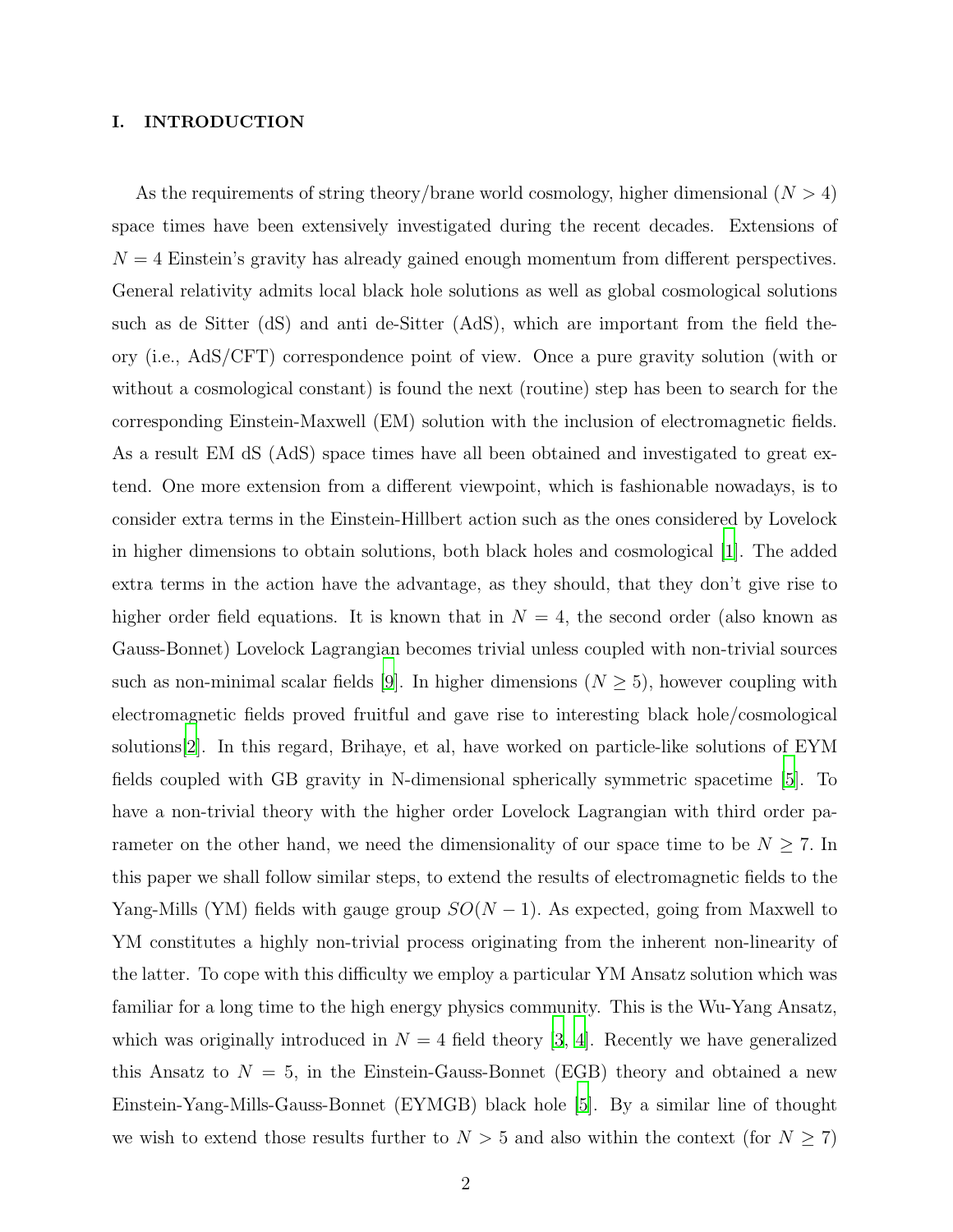of third order Lovelock gravity. Our results show that both the second  $(\alpha_2)$  and third  $(\alpha_3)$ order parameters modify the EYM black holes as well as their formation significantly. For instance in the  $g_{tt}$  term the gauge charge term comes with the opposite sign and fixed power of  $\frac{1}{r^2}$ , which is unprecedented in the realm of EM black holes of higher dimensions. This makes construction of black hole types from pure YM charge (with negligible mass, for example) possible and enriches our list of black holes with new properties. What follows for  $N \geq 7$ , for technical reasons, we assume a relation between  $\alpha_2$  and  $\alpha_3$  which are completely free otherwise. Not only black holes but the asymptotical behaviors and properties of our space times are determined by these parameters as well. It is not difficult to anticipate that by the same token the same problem can further be generalized to cover the forth  $(\alpha_4)$ , fifth  $(\alpha_5)$ , etc. order terms in the action to be superimposed to the Einstein-Hillbert (EH) Lagrangian. By studying the relative weight of contribution from higher Lovelock terms it is not difficult to anticipate that the EH and GB terms dominate over the higher order, much more tedious terms. For this reason we restrict ourselves in this paper to maximum third order  $(\alpha_3)$  terms in the Lagrangian.

### II. ACTION AND FIELD EQUATIONS

The action which describes the third order Lovelock gravity coupled with Yang-Mills field without a cosmological constant in  $N$  dimension reads [\[1](#page-12-0)]

$$
I_G = \frac{1}{2} \int_{\mathcal{M}} dx^N \sqrt{-g} \left[ \mathcal{L}_{EH} + \alpha_2 \mathcal{L}_{GB} + \alpha_3 \mathcal{L}_{(3)} - tr \left( F_{\mu\nu}^{(a)} F^{(a)\mu\nu} \right) \right],\tag{1}
$$

where  $tr(.) =$  $(N-1)($  $\sum$  $(N-2)/2$  $\sum_{a=1}$  (.),  $\mathcal{L}_{EH} = R$  is the Einstein-Hilbert Lagrangian,  $\mathcal{L}_{GB} =$  $R_{\mu\nu\gamma\delta}R^{\mu\nu\gamma\delta} - 4R_{\mu\nu}R^{\mu\nu} + R^2$  is the Gauss-Bonnet (GB) Lagrangian, and

$$
\mathcal{L}_{(3)} = 2R^{\mu\nu\sigma\kappa} R_{\sigma\kappa\rho\tau} R^{\rho\tau}{}_{\mu\nu} + 8R^{\mu\nu}{}_{\sigma\rho} R^{\sigma\kappa}{}_{\nu\tau} R^{\rho\tau}{}_{\mu\kappa} \n+ 24R^{\mu\nu\sigma\kappa} R_{\sigma\kappa\nu\rho} R^{\rho}{}_{\mu} + 3R R^{\mu\nu\sigma\kappa} R_{\sigma\kappa\mu\nu} \n+ 24R^{\mu\nu\sigma\kappa} R_{\sigma\mu} R_{\kappa\nu} + 16R^{\mu\nu} R_{\nu\sigma} R^{\sigma}{}_{\mu} \n- 12R R^{\mu\nu} R_{\mu\nu} + R^3,
$$
\n(2)

is the third order Lovelock Lagrangian. Here  $R$ ,  $R_{\mu\nu\gamma\delta}$  and  $R_{\mu\nu}$  are the Ricci Scalar, Riemann and Ricci tensors respectively, while the gauge fields  $F_{\mu\nu}^{(a)}$  are

$$
F_{\mu\nu}^{(a)} = \partial_{\mu}A_{\nu}^{(a)} - \partial_{\nu}A_{\mu}^{(a)} + \frac{1}{2\sigma}C_{(b)(c)}^{(a)}A_{\mu}^{(b)}A_{\nu}^{(c)},\tag{3}
$$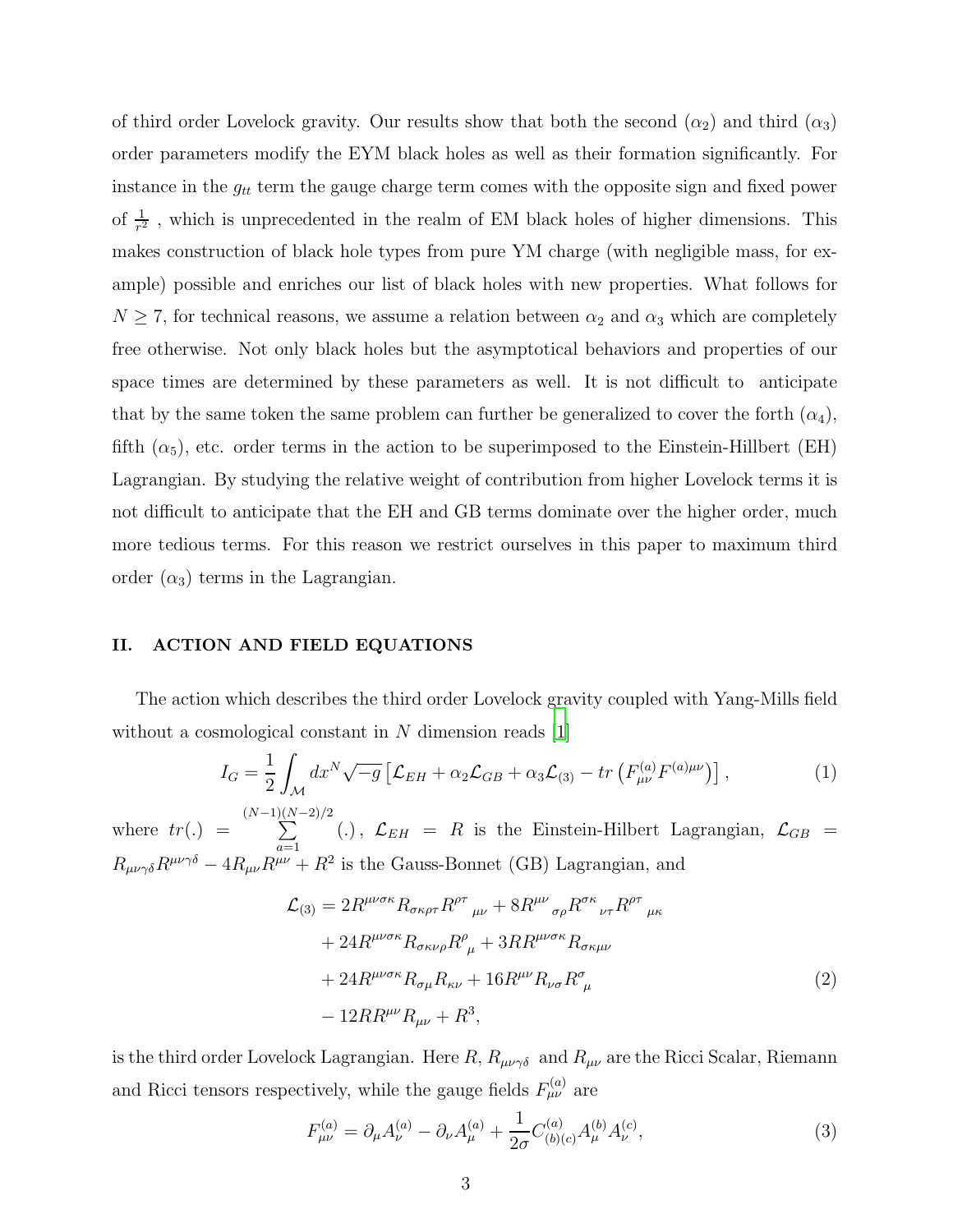where  $C^{(a)}_{(b)}$  $\binom{a}{b(c)}$  are the structure constants of  $\frac{(N-1)(N-2)}{2}$ -parameter Lie group  $G, \sigma$  is a coupling constant,  $A_{\mu}^{(a)}$  are the gauge potentials, and  $\alpha_2$  and  $\alpha_3$  are GB and third order Lovelock coefficients. Variation of the action with respect to the space-time metric  $g_{\mu\nu}$  yields the Einstein-Yang-Mills-Gauss-Bonnet-Lovelock (EYMGBL) equations

$$
G_{\mu\nu}^{E} + \alpha_2 G_{\mu\nu}^{GB} + \alpha_3 G_{\mu\nu}^{(3)} = T_{\mu\nu},\tag{4}
$$

where the stress-energy tensor is

$$
T_{\mu\nu} = tr \left[ 2F_{\mu}^{(a)\lambda} F_{\nu\lambda}^{(a)} - \frac{1}{2} F_{\lambda\sigma}^{(a)} F^{(a)\lambda\sigma} g_{\mu\nu} \right],
$$
 (5)

 $G_{\mu\nu}^{E}$  is the Einstein tensor, while  $G_{\mu\nu}^{GB}$  and  $G_{\mu\nu}^{(3)}$  are given explicitly as[\[2\]](#page-12-2)

$$
G_{\mu\nu}^{GB} = 2\left(-R_{\mu\sigma\kappa\tau}R^{\kappa\tau\sigma}_{\quad \nu} - 2R_{\mu\rho\nu\sigma}R^{\rho\sigma} - 2R_{\mu\sigma}R^{\sigma}_{\ \nu} + RR_{\mu\nu}\right) - \frac{1}{2}\mathcal{L}_{GB}g_{\mu\nu},\tag{6}
$$

$$
G_{\mu\nu}^{(3)} = -3 \left( 4R^{\tau\rho\sigma\kappa} R_{\sigma\kappa\lambda\rho} R^{\lambda}_{\nu\tau\mu} - 8R^{\tau\rho} {}_{\lambda\sigma} R^{\sigma\kappa}{}_{\tau\mu} R^{\lambda}_{\nu\rho\kappa} \right)
$$
\n
$$
+2R_{\nu}^{\ \tau\sigma\kappa} R_{\sigma\kappa\lambda\rho} R^{\lambda\rho}{}_{\tau\mu} - R^{\tau\rho\sigma\kappa} R_{\sigma\kappa\tau\rho} R_{\nu\mu} + 8R^{\tau}{}_{\nu\sigma\rho} R^{\sigma\kappa}{}_{\tau\mu} R^{\rho}{}_{\kappa}
$$
\n
$$
+8R^{\sigma}{}_{\nu\tau\kappa} R^{\tau\rho}{}_{\sigma\mu} R^{\kappa}{}_{\rho} + 4R_{\nu}^{\ \tau\sigma\kappa} R_{\sigma\kappa\mu\rho} R^{\rho}{}_{\tau} - 4R_{\nu}^{\ \tau\sigma\kappa} R_{\sigma\kappa\tau\rho} R^{\rho}{}_{\mu}
$$
\n
$$
+4R^{\tau\rho\sigma\kappa} R_{\sigma\kappa\tau\mu} R_{\nu\rho} + 2R R_{\nu}^{\ \kappa\tau\rho} R_{\tau\rho\kappa\mu} + 8R^{\tau}{}_{\nu\mu\rho} R^{\rho}{}_{\sigma} R^{\rho}{}_{\tau}
$$
\n
$$
-8R^{\sigma}{}_{\nu\tau\rho} R^{\tau}{}_{\sigma} R^{\rho}{}_{\mu} - 8R^{\tau\rho}{}_{\sigma\mu} R^{\sigma}{}_{\tau} R_{\nu\rho} - 4R R^{\tau}{}_{\nu\mu\rho} R^{\rho}{}_{\tau}
$$
\n
$$
+4R^{\tau\rho} R_{\rho\tau} R_{\nu\mu} - 8R^{\tau}{}_{\nu} R_{\tau\rho} R^{\rho}{}_{\mu} + 4R R_{\nu\rho} R^{\rho}{}_{\mu}
$$
\n
$$
-R^2 R_{\nu\mu} \right) - \frac{1}{2} \mathcal{L}_{(3)} g_{\mu\nu}.
$$
\n(7)

Variation of the action with respect to the gauge potentials  $A_{\mu}^{(a)}$  yields the Yang-Mills equations

$$
F_{;\mu}^{(a)\mu\nu} + \frac{1}{\sigma} C_{(b)(c)}^{(a)} A_{\mu}^{(b)} F^{(c)\mu\nu} = 0,
$$
\n(8)

while the integrability conditions are

$$
* F_{;\mu}^{(a)\mu\nu} + \frac{1}{\sigma} C_{(b)(c)}^{(a)} A_{\mu}^{(b)} * F^{(c)\mu\nu} = 0,
$$
\n(9)

in which  $*$  means duality[\[6\]](#page-12-6).

# III. WU-YANG ANSATZ IN  $N > 5$  DIMENSIONS

The N−dimensional line element is chosen as

$$
ds^{2} = -f(r) dt^{2} + \frac{dr^{2}}{f(r)} + r^{2} d \Omega_{N-2}^{2},
$$
\n(10)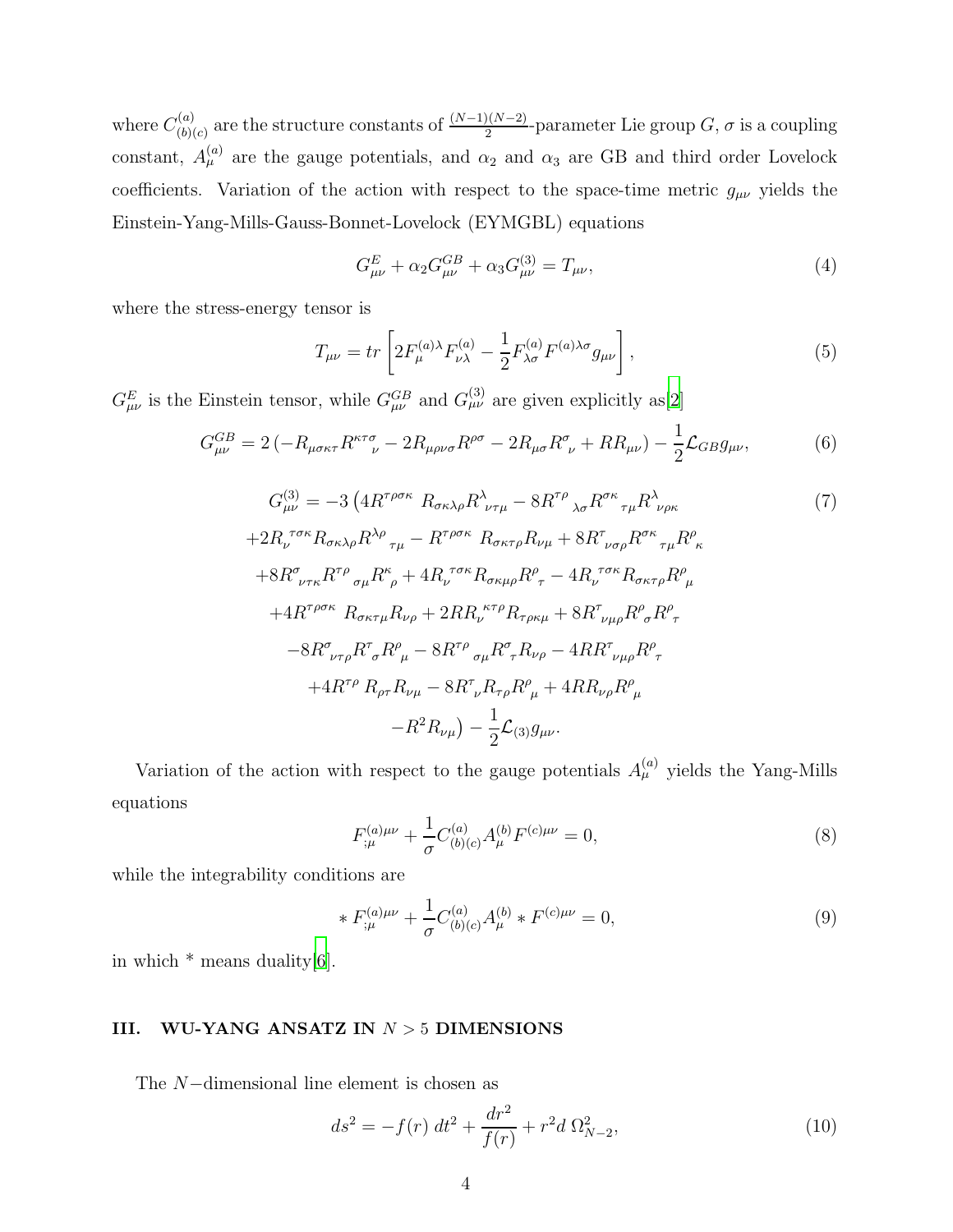in which the  $S^{N-2}$  line element will be expressed in the standard spherical form

$$
d\Omega_{N-2}^2 = d\theta_1^2 + \sum_{i=2}^{N-3i-1} \prod_{j=1}^{N-3i-1} \sin^2 \theta_j \ d\theta_i^2, \ 0 \le \theta_1 \le \pi, 0 \le \theta_i \le 2\pi. \tag{11}
$$

We use the Wu-Yang Ansatz  $[7]$  in N-dimensional case as

$$
A^{(a)} = \frac{Q}{r^2} (x_i dx_j - x_j dx_i), \quad Q = \text{charge}, \quad r^2 = \sum_{i=1}^{N-1} x_i^2,
$$
  

$$
2 \le j+1 \le i \le N-1, \text{ and } 1 \le a \le (N-1)(N-2)/2,
$$
 (12)

where we imply (to have a systematic process) that the super indices  $a$  is chosen according to the values of  $i$  and  $j$  in order.

The YM field 2-forms are defined as follow

$$
F^{(a)} = dA^{(a)} + \frac{1}{2Q} C^{(a)}_{(b)(c)} A^{(b)} \wedge A^{(c)}.
$$
 (13)

We note that our notation follows the standard exterior differential forms, namely  $d$ stands for the exterior derivative while ∧ stands for the wedge product [\[7](#page-12-7)]. The integrability conditions

$$
dF^{(a)} + \frac{1}{Q}C^{(a)}_{(b)(c)}A^{(b)} \wedge F^{(c)} = 0,
$$
\n(14)

are easily satisfied by using (12). The YM equations

$$
d * F^{(a)} + \frac{1}{Q} C^{(a)}_{(b)(c)} A^{(b)} \wedge *F^{(c)} = 0,
$$
\n(15)

are also satisfied. The energy-momentum tensor (5), becomes after

$$
tr\left[F_{\lambda\sigma}^{(a)}F^{(a)\lambda\sigma}\right] = \frac{(N-3)(N-2)Q^2}{r^4},\tag{16}
$$

with the non-zero components

$$
T_b^a = \frac{(N-3)(N-2)Q^2}{2r^4} \text{diag}[-1, -1, \kappa, \kappa, \dots, \kappa], \text{ and } \kappa = -\frac{N-6}{N-2}.
$$
 (17)

The EYMGBL equations (4) reduce to the general equation

$$
(r^{5} - 2\tilde{\alpha}_{2}r^{3}(f(r) - 1) + 3\tilde{\alpha}_{3}r(f(r) - 1)^{2}) f'(r) +
$$
  
\n
$$
(n - 1) r^{4}(f(r) - 1) - (n - 3)\tilde{\alpha}_{2}r^{2}(f(r) - 1)^{2} +
$$
  
\n
$$
(n - 5)\tilde{\alpha}_{3}(f(r) - 1)^{3} + (n - 1)r^{2}Q^{2} = 0,
$$
\n(18)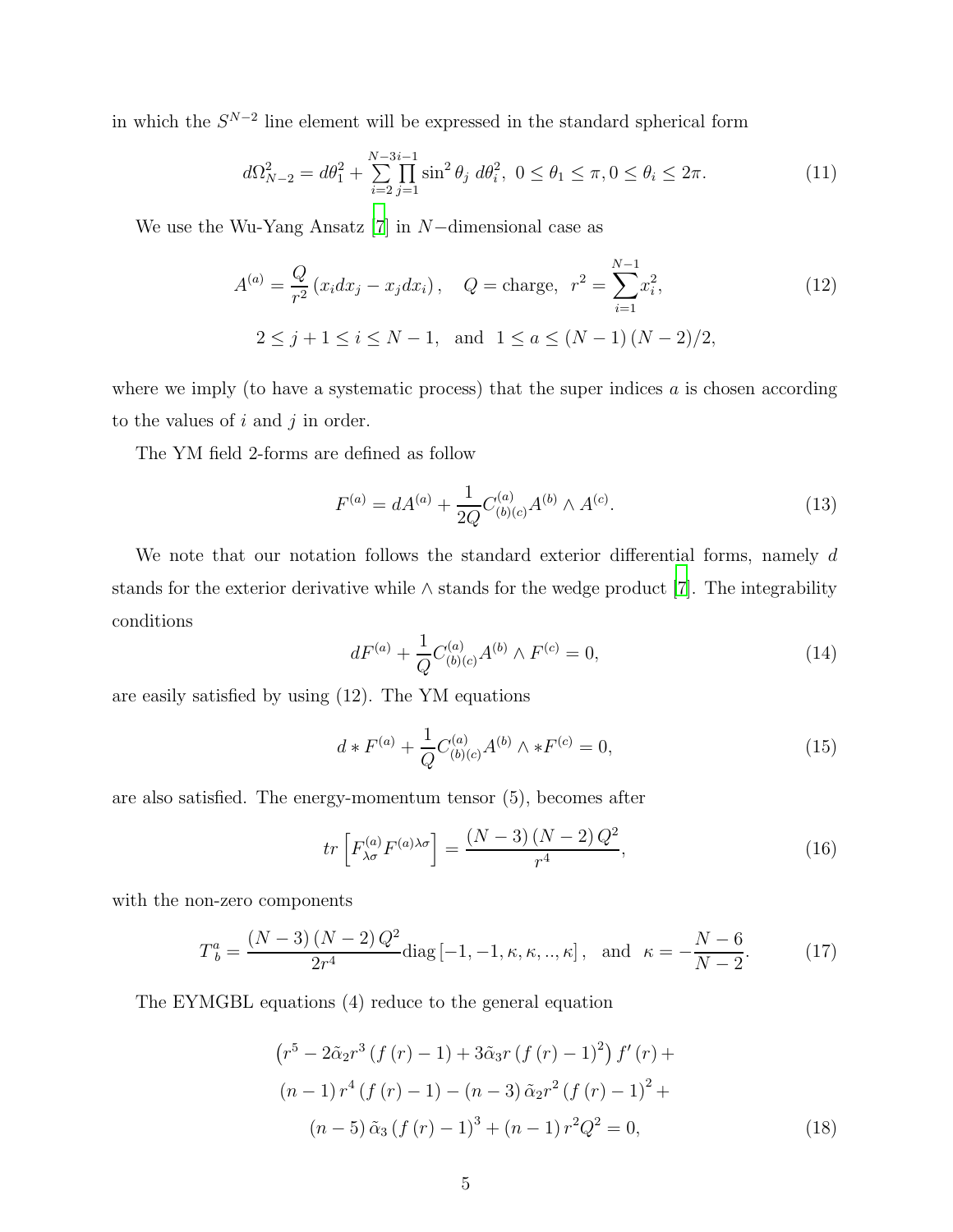in which a prime denotes derivative with respect to r,  $n = N - 2$ ,  $\tilde{\alpha}_2 = (n - 1)(n - 2)\alpha_2$ and  $\tilde{\alpha}_3 = (n-1)(n-2)(n-3)(n-4)\alpha_3$ . This equation is valid for  $N \ge 4$  (i.e.  $n \ge 2$ ), but for  $N = 4$  (i.e.  $n = 2$ ) we get

$$
r^{3} f'(r) + r^{2} (f(r) - 1) + Q^{2} = 0,
$$
\n(19)

which clearly is  $\alpha_{2,3}$  independent and therefore it will be the Einstein-Yang-Mills equation admitting the well-known Reissner-Nordstrom form

$$
f(r) = 1 - \frac{2m}{r} + \frac{Q^2}{r^2}.
$$
\n(20)

For  $N = 5$  (i.e.  $n = 3$ ) the Eq. (18) has already been considered in [\[5](#page-12-3)]. We note that in Eq. (18), r,  $\tilde{\alpha}_2$  and  $\tilde{\alpha}_3$  can all be scaled by Q (i.e.,  $r \to |Q| r$ ,  $\tilde{\alpha}_2 \to Q^2 \tilde{\alpha}_2$  and  $\tilde{\alpha}_3 \to Q^4 \tilde{\alpha}_3$ , as long as  $Q \neq 0$ ) so that we set in the sequel, without loss of generality,  $Q = 1$ .

# IV. THE EYMGB CASE,  $\alpha_2 \neq 0$ ,  $\alpha_3 = 0$

Eq. (18) with  $\alpha_3 = 0$  takes the form

$$
(r3 - 2\tilde{\alpha}_2 r (f (r) - 1)) f'(r) +
$$
  
(n-1)  $r2 (f (r) - 1) - (n - 3) \tilde{\alpha}_2 (f (r) - 1)2 + (n - 1) = 0,$  (21)

which may be called as Einstein-Gauss-Bonnet-Yang-Mills (EGBYM) equation. This equation admits a general solution in any arbitrary dimensions N as follows

$$
f(r) = 1 + \frac{r^2}{2\tilde{\alpha}_2} \left( 1 \pm \sqrt{1 + \frac{4\tilde{\alpha}_2 m}{r^{n+1}} + \frac{4\tilde{\alpha}_2 (n-1)}{(n-3) r^4}} \right), \quad n > 3
$$
 (22)

where  $m$  is the usual integration constant to be identified as mass.

### A. The EYMGB solution in 6−dimensions

In this section we shall explore some physical aspects of the solution (22) in 6-dimensions. This is interesting for the reason that,  $N = 5$  and  $N = 6$  are the only dimensions which will not be effected by the non-zero third order Lovelock gravity. For  $N = 6$   $(n = 4)$ , the metric function  $f(r)$  in Eq. (22) takes the form

$$
f_{\pm}(r) = 1 + \frac{r^2}{2\tilde{\alpha}_2} \left( 1 \pm \sqrt{1 + \frac{4\tilde{\alpha}_2 m}{r^5} + \frac{12\tilde{\alpha}_2}{r^4}} \right),\tag{23}
$$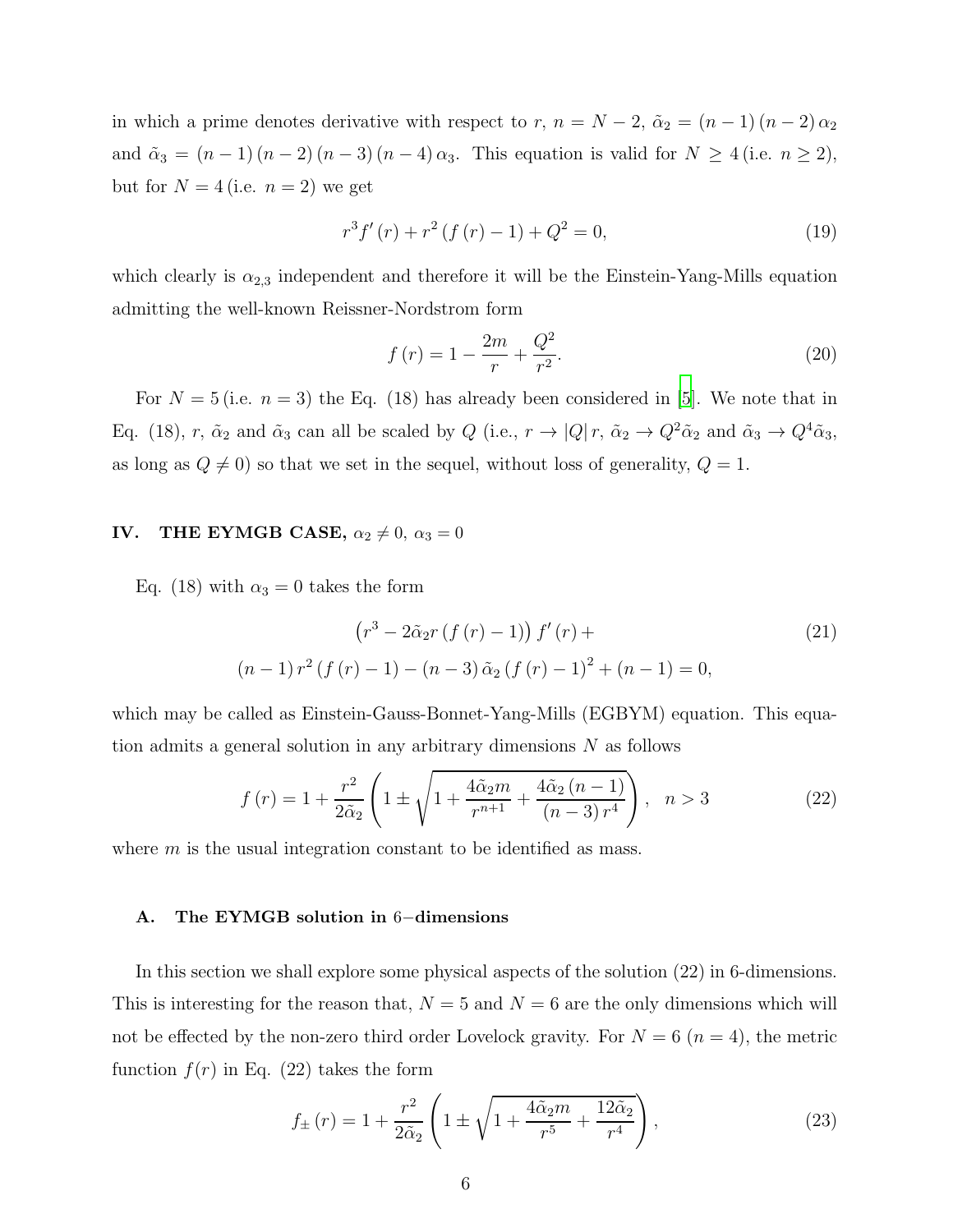in which  $\tilde{\alpha}_2$  = 6 $\alpha_2$ ) and  $\pm$  refer to the two different branches of the solution. Asymptotic behaviors of  $f_{\pm}(r)$  can be shown to be as

$$
\lim_{r \to \infty} f_+(r) \to 1 + \frac{r^2}{\tilde{\alpha}_2}, \text{ and } \lim_{r \to \infty} f_-(r) \to 1,
$$

which imply that, the positive branch is Asymptotically-de Sitter (A-dS) with positive  $\alpha_2$ and Asymptotically-Anti de Sitter (A-AdS) with negative  $\alpha_2$ . It is seen obviously that the negative branch is an Asymptotically Flat (A-F) space. One can also show that

$$
\lim_{r \to 0^+} f_+(r) \to +\infty, \quad \text{and} \quad \lim_{r \to 0^+} f_-(r) \to -\infty,
$$

which clearly, shows that,  $f_+(r)$  is an A-dS solution while  $f_-(r)$  represents an A-F black hole solution. In the sequel we shall consider  $\alpha_2 > 0$  with the negative branch of the solution (i.e., the A-F black hole solution). One can easily show that, this solution admits a single horizon (i.e., event horizon) given by

$$
r_{+} = \left(\frac{m}{2} + \sqrt{\left(\frac{m}{2}\right)^{2} - \left(1 - 2\alpha_{2}\right)^{3}}\right)^{1/3} + \left(\frac{m}{2} - \sqrt{\left(\frac{m}{2}\right)^{2} - \left(1 - 2\alpha_{2}\right)^{3}}\right)^{1/3},\tag{24}
$$

which is real and positive for any values of m and  $\tilde{\alpha}_2$ . In Fig. (1), (i.e., the dashed curves) we plot the radius of event horizon  $r_+$ , in terms of  $\alpha_2$  (i.e., Gauss-Bonnet parameter), for some fixed values for m. This figure displays the contribution of the Gauss-Bonnet parameter to the possible radius of the event horizon of the black hole. By looking at the Fig. (1), one may comment that for any value of m,  $\lim_{\alpha_2 \to \infty} r_+ \to 0$ . We notice further that, with  $\alpha_2 = 0$ , we get the radius of event horizon for the six dimensional EYM black hole solution which was given in the Ref. [\[5\]](#page-12-3). That is, for very large  $\alpha_2$ , the event horizon coincides with the central singularity. As a particular choice, we consider  $\alpha_2 = \frac{1}{2}$  which implies that

$$
r_{+} = m^{1/3}.
$$
\n(25)

The surface gravity,  $\kappa$  defined by [\[8\]](#page-12-8)

$$
\kappa^2 = -\frac{1}{4} g^{tt} g^{ij} g_{tt,i} \ g_{tt,j},\tag{26}
$$

takes the value

$$
\kappa = \left| \frac{1}{2} f'(r_+) \right| = \frac{3}{2} \frac{m^{1/3}}{m^{2/3} + 6}.
$$
\n(27)

The associated Hawking temperature depending on mass m and  $\alpha_2 = \frac{1}{2}$  $\frac{1}{2}$  becomes

$$
T_H = \frac{\kappa}{2\pi} = \frac{3}{4\pi} \frac{m^{1/3}}{m^{2/3} + 6},\tag{28}
$$

in the choice of units  $c = G = \hbar = k = 1$ .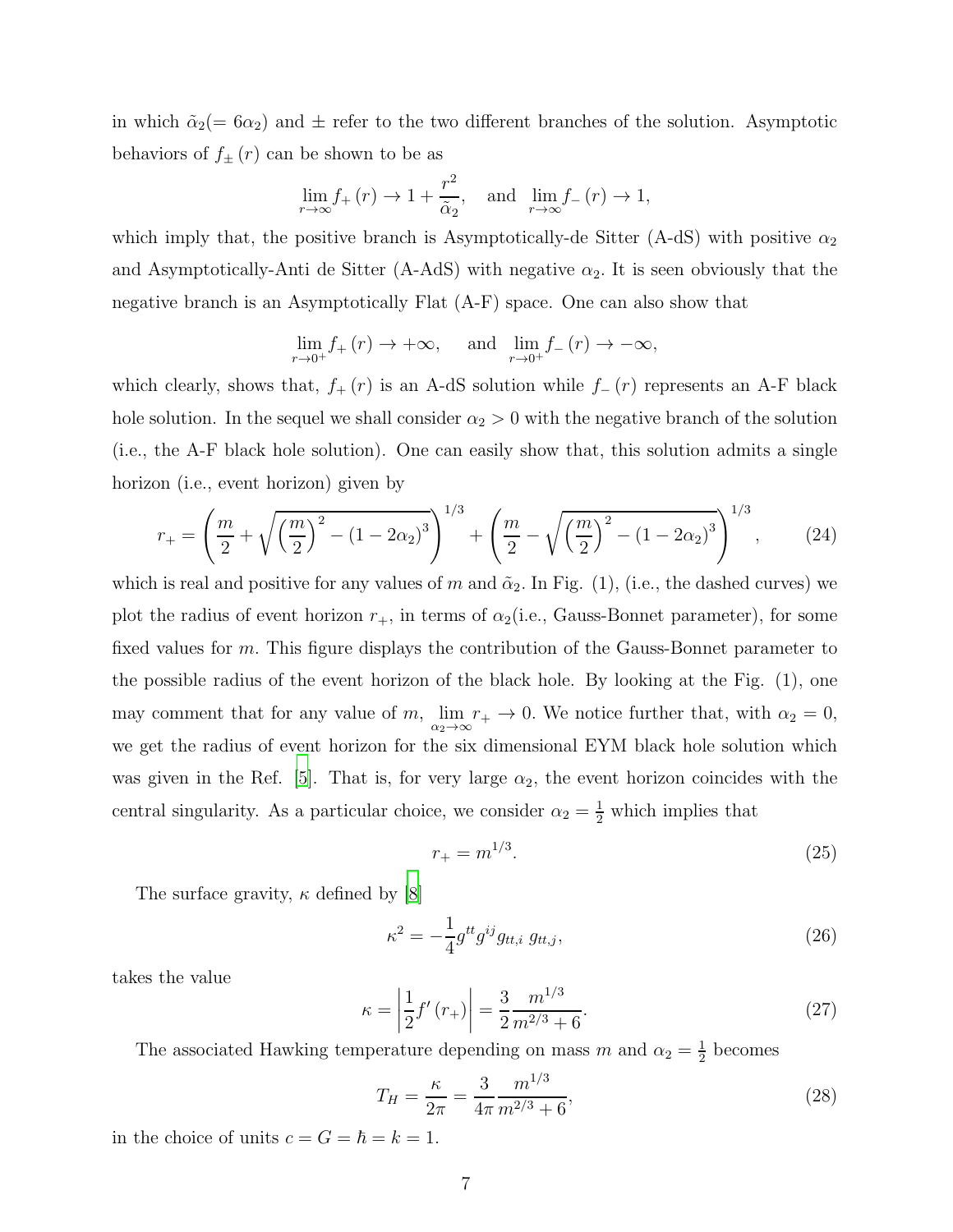#### B. The EYMGB solution in 7−dimensions

In this section we represent some physical aspects of the solution (22) in 7-dimensions. In 7-dimensions, both second and third order Lovelock terms contribute but still we set  $\alpha_3 = 0$ in order to identity the contribution of  $\alpha_3$ . For  $N = 7$   $(n = 5)$ , the metric function  $f(r)$  in Eq. (22) takes the form

$$
f_{\pm}(r) = 1 + \frac{r^2}{2\tilde{\alpha}_2} \left( 1 \pm \sqrt{1 + \frac{4\tilde{\alpha}_2 m}{r^6} + \frac{8\tilde{\alpha}_2}{r^4}} \right),
$$
 (29)

in which  $\tilde{\alpha}_2(= 12\alpha_2)$  and  $\pm$  refers to the two individual branches of the solutions. In Fig. (2) we plot  $f_-(r)$  which goes to asymptotically flat value for  $r \to \infty$ . Asymptotic behaviors of  $f_{\pm}(r)$  can by written as

$$
\lim_{r \to \infty} f_+(r) \to 1 + \frac{r^2}{\tilde{\alpha}_2}, \quad \text{and} \quad \lim_{r \to \infty} f_-(r) \to 1,
$$

which imply that, the positive branch is Asymptotically-de Sitter (A-dS) for positive  $\alpha_2$  and Asymptotically-Anti de Sitter (A-AdS) for negative  $\alpha_2$ , while the negative branch leads to an Asymptotic Flat (A-F) space. Also one can show that

$$
\lim_{r \to 0^+} f_+(r) \to +\infty, \quad \text{and} \quad \lim_{r \to 0^+} f_-(r) \to -\infty,
$$

which clearly, manifests that,  $f_+(r)$  is an A-dS solution while  $f_-(r)$  represents an A-F black hole solution. Hence in the sequel we just consider  $\alpha_2 > 0$  and the negative branch of the solution (i.e., the A-F black hole solution). One can easily show that, this solution admits only an (event horizon) which can be written as

$$
r_{+} = \sqrt{1 - 6\alpha_2 + \sqrt{(1 - 6\alpha_2)^2 + 4m}},
$$
\n(30)

which implies that  $r_+$  is real and positive for any values of m and  $\tilde{\alpha}_2$ . In the Fig. (1) we plot the radius of event horizon  $r_{+}$ , in terms of  $\alpha_{2}$  (i.e., the solid curves), with some fixed values of m. This figure displays the contribution of the Gauss-Bonnet parameter in place of possible radius of the event horizon of the EYM black hole. We notice that, with  $\alpha_2 = 0$ , we recover the radius of event horizon for the 7−dimensional EYM black hole solution which is given in the Ref. [\[7](#page-12-7)].

As a particular choice, we consider  $\alpha_2 = 1/6$  which implies that

$$
r_{+} = (4m)^{1/4},\tag{31}
$$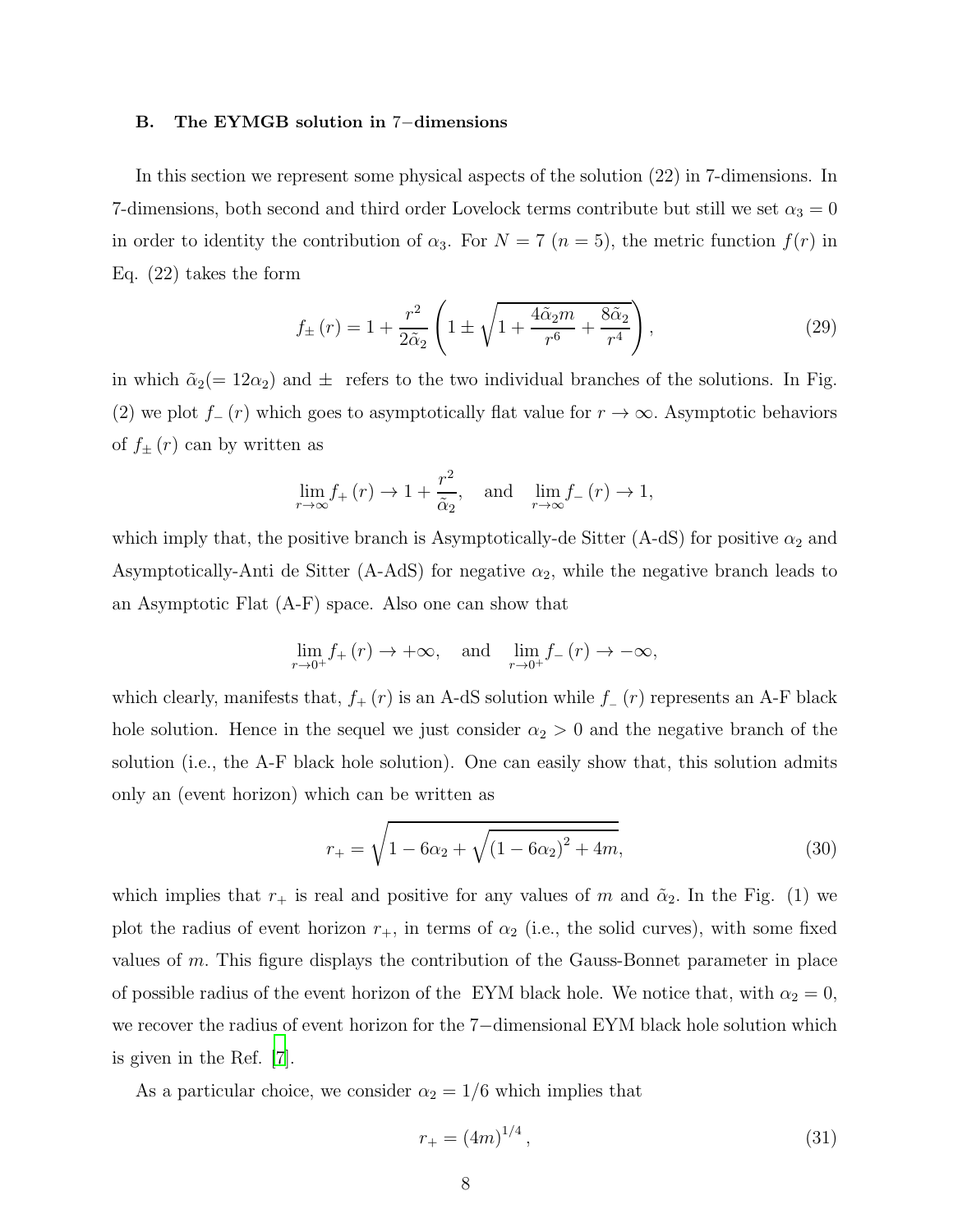and the surface gravity, (26) in this case has the value

$$
\kappa = \left| \frac{1}{2} f'(r_+) \right| = \frac{2m^{1/4}}{m^{1/4} + 4}.
$$
\n(32)

With the associated Hawking temperature given by

$$
T_H = \frac{\kappa}{2\pi} = \frac{1}{\pi} \frac{m^{1/4}}{m^{1/4} + 4}.
$$
\n(33)

which is comparable with the 6-dimensional case (28).

# **V.** THE EYML CASE WITH,  $\alpha_2 = 0$ ,  $\alpha_3 \neq 0$

In this section we just consider the effect of  $\alpha_3$  on the solution of the field equation. Eq. (18) with  $\alpha_2 = 0$  takes the form

$$
(r5 + 3\tilde{\alpha}_3 r (f (r) - 1)2) f'(r) + \nu r4 (f (r) - 1) +
$$
  
( $\nu - 4$ )  $\tilde{\alpha}_3$  (f (r) - 1)<sup>3</sup> +  $\nu r2 = 0$ , (34)

in which  $\nu = N - 3$  (= n – 1 therefore). The proper general solution of this equation is given by

$$
f(r) = 1 + \frac{r^4 \Omega^{\frac{1}{3}}}{6\tilde{\alpha}_3 (\nu - 2) r^{\frac{(8+\nu)}{3}}} - \frac{2(\nu - 2) r^{\frac{(8+\nu)}{3}}}{\Omega^{\frac{1}{3}}},
$$
(35)

in which

$$
\Omega = -108A + 12\sqrt{\frac{3}{\tilde{\alpha}_3} \left[27\tilde{\alpha}_3 A^2 + 4(\nu - 2)^2 r^{2\nu + 4}\right]},
$$

and

$$
A = \nu r^{\nu - 2} + (\nu - 2) m.
$$

One can easily show that in the limit  $\tilde{\alpha}_3 \to 0$ , we obtain

$$
\lim_{\tilde{\alpha}_3 \to 0} f(r) = 1 - \frac{m}{r^{\nu}} - \frac{\nu}{(\nu - 2) r^2},\tag{36}
$$

which is the EYM solution.

By setting  $\nu = 4$  in Eq. (39) for  $N = 7$  one obtains

$$
f(r) = 1 + \frac{\Omega^{\frac{1}{3}}}{12\tilde{\alpha}_3} - \frac{4r^4}{\Omega^{\frac{1}{3}}},
$$
\n(37)

in which

$$
\Omega = -108 \left(4r^2 + 2m\right) + 12 \sqrt{\frac{3}{\tilde{\alpha}_3} \left[27\tilde{\alpha}_3 \left(4r^2 + 2m\right)^2 + 8^2 r^{12}\right]}.
$$
\n(38)

In Fig. (3) we plot the  $f(r)$  function versus r depending on different  $\tilde{\alpha}_3 \neq 0 = \tilde{\alpha}_2$ .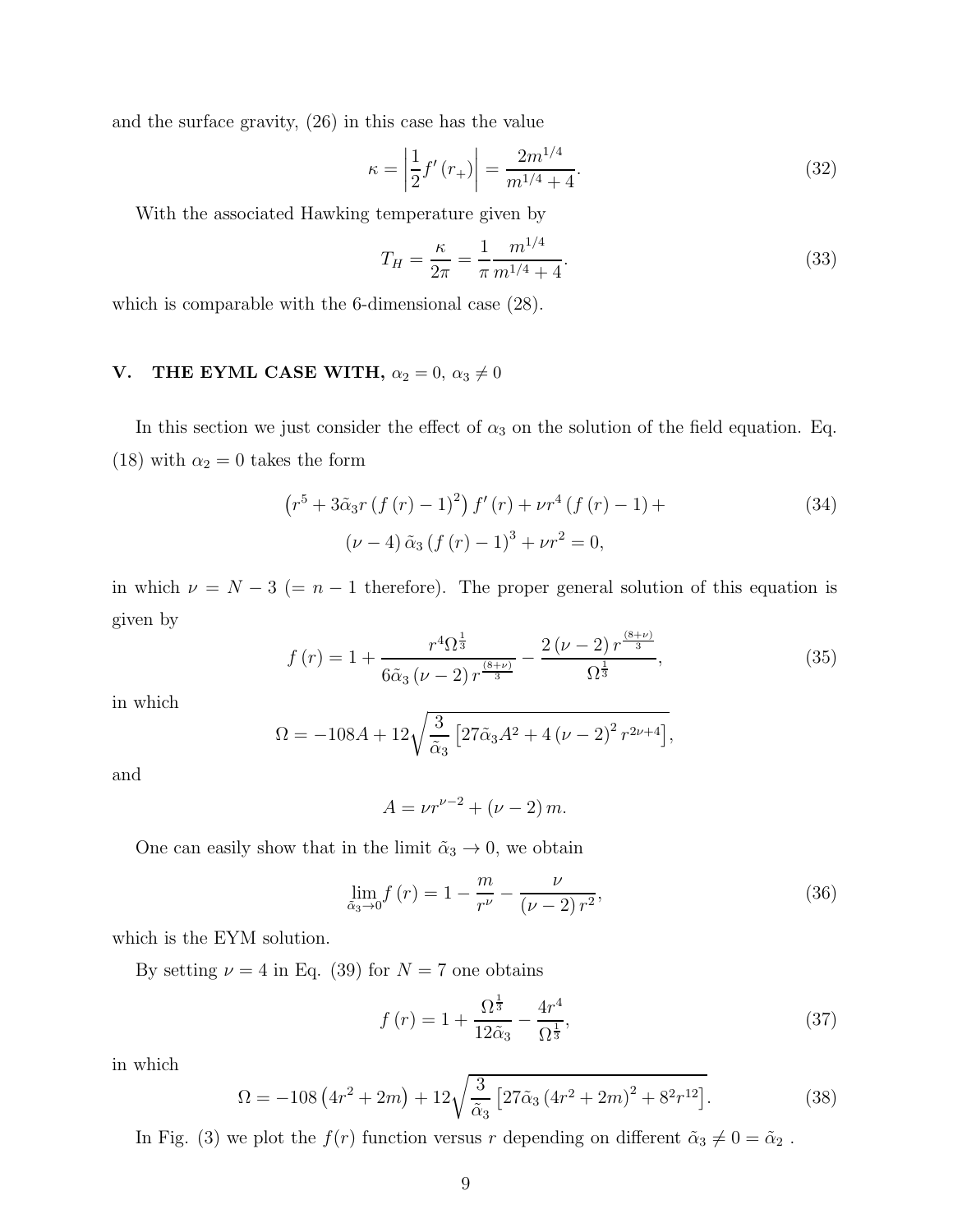# **VI.** THE GENERAL CASE,  $\alpha_3 \neq 0 \neq \alpha_2$

For  $N \ge 7$   $(n \ge 5)$ , with  $\alpha_3 \neq 0 \neq \alpha_2$  we shall see the role of the third order Lovelock parameters as well as the second order. This leads us to a tedious set of differential equations which fortunately reduces to Eq.  $(18)$  and can be integrated exactly. Indeed, the general solution of the Eq. (18) with arbitrary values of  $\alpha_2$  and  $\alpha_3$ , in any arbitrary dimension  $N \geq 7$  can be expressed by the following expression

$$
f(r) = 1 + \frac{(4\Omega^2/\Delta)^{\frac{1}{3}}}{6(n+1)(n-3)\tilde{\alpha}_3 r^n} + \frac{\tilde{\alpha}_2 r^2}{3\tilde{\alpha}_3} + \frac{r^{n+4}(n-3)(n+1)(\tilde{\alpha}_2^2 - 3\tilde{\alpha}_3)}{6\tilde{\alpha}_3} \left(\frac{16}{\Delta}\right)^{\frac{1}{3}},
$$
(39)

in which we use the abbreviations

$$
\Omega = -r^{2n+2} (n-3)^2 (1+n)^2 \times
$$
\n
$$
\left\{-3\sqrt{\delta\alpha_3} + \left[-\tilde{\alpha}_2 \left(2\tilde{\alpha}_2^2 - 9\tilde{\alpha}_3\right) (1+n) (n-3) r^4 + 27 \left(n^2 - 1\right) \tilde{\alpha}_3^2\right] r^n + 27 \tilde{\alpha}_3^2 mr^3 (1+n) (n-3)\right\},
$$
\n(40)

$$
\delta = 54 (1+n)^2 \left\{ \frac{3}{2} \tilde{\alpha}_3^2 (n-1)^2 r^{2n} + \left[ (n-1)(n-3) \tilde{\alpha}_2 \left( \tilde{\alpha}_3 - \frac{2}{9} \tilde{\alpha}_2^2 \right) r^{2n+4} + 3 \tilde{\alpha}_3^2 m (n-1) (n-3) r^{n+3} \right] + \frac{2}{9} \left( \tilde{\alpha}_3 - \frac{1}{4} \tilde{\alpha}_2^2 \right) (n-3)^2 r^{8+2n} + \left( \tilde{\alpha}_3 - \frac{2}{9} \tilde{\alpha}_2^2 \right) (n-3)^2 \tilde{\alpha}_2 m r^{7+n} + \frac{3}{2} \tilde{\alpha}_3^2 m r^6 (n-3)^2 \right\},
$$
\n
$$
(41)
$$

$$
\Delta = 2 (n - 3)^2 \left\{ \frac{3}{2} \sqrt{\delta} \tilde{\alpha}_3 + (1 + n) \times \left[ \left( -\frac{27}{2} (n - 1) \tilde{\alpha}_3^2 - \frac{9}{2} \tilde{\alpha}_2 \tilde{\alpha}_3 r^4 (n - 3) + \tilde{\alpha}_2^3 r^4 (n - 3) \right) r^n \right. \right\}
$$
\n
$$
- \frac{27}{2} \tilde{\alpha}_2^3 m r^3 (n - 3) \right\} r^{2n+2} (1 + n)^2.
$$
\n(42)

To proceed further with these expressions doesn't seem feasible from technical points, therefore in the sequel we shall adopt a special simplifying relation between  $\alpha_2$  and  $\alpha_3$ .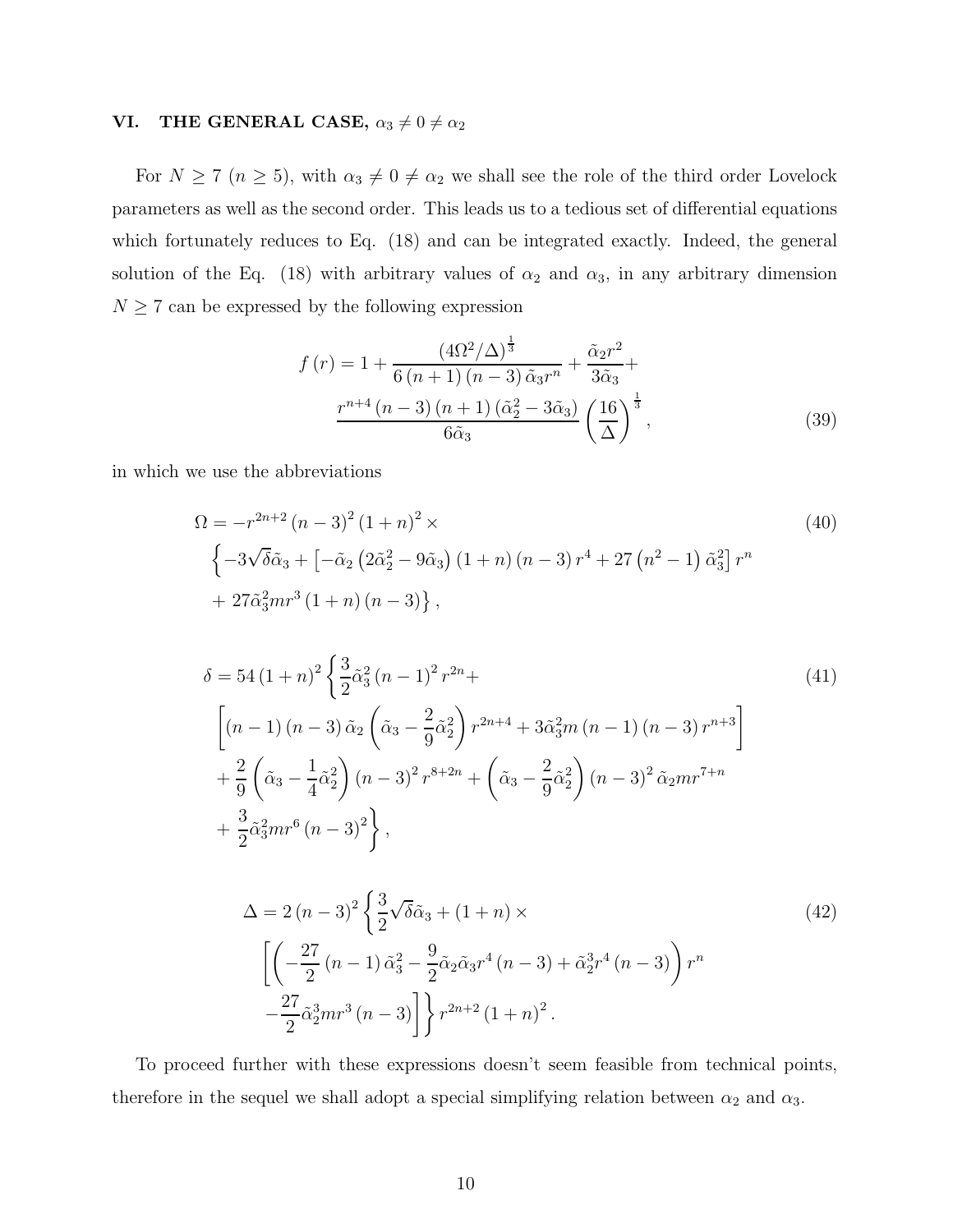# A. The EYML solution in 7-dimensions with  $\tilde{\alpha}_3 = \tilde{\alpha}_2^2/3$

In 7−dimensional space time we can see the roles of both second and third order Lovelock parameters simultaneously. One of the simplifying, yet interesting case in the solution (43) can be obtained if one sets  $\tilde{\alpha}_3 = \frac{\tilde{\alpha}_2^2}{3}$ . The metric function  $f(r)$  reads rather simple

$$
f(r) = 1 + \frac{r^2}{\tilde{\alpha}_2} \left\{ 1 - \left[ 1 + \frac{3\tilde{\alpha}_2 m}{r^{n+1}} + \frac{3\left(n-1\right)\tilde{\alpha}_2}{\left(n-3\right)r^4} \right]^{\frac{1}{3}} \right\},\tag{43}
$$

which yields an asymptotically flat metric. For  $r \to \infty$  in order to have black hole solutions one should investigate the existence of roots of the metric function (i.e.,  $f(r) = 0$ ). To this end, one finds the solutions of the following equation

$$
r^{n+1}\left[r^4 + \left(\tilde{\alpha}_2 - \frac{n-1}{n-3}\right)r^2 + \frac{1}{3}\tilde{\alpha}_2^2\right] - mr^6 = 0,\tag{44}
$$

which generally seems a difficult task. But in seven dimensions we get the following roots

$$
r_{\pm} = \left[ \left( 1 - \frac{\tilde{\alpha}_2}{2} \right) \pm \sqrt{\left( 1 - \frac{\tilde{\alpha}_2}{2} \right)^2 + \left( m - \frac{\tilde{\alpha}_2^2}{3} \right)} \right]^{\frac{1}{2}},\tag{45}
$$

in which for  $1 > \sqrt{\frac{\tilde{\alpha}_2}{2}}$  $\frac{\tilde{\alpha}_2}{2}$  and  $\frac{\tilde{\alpha}_2^2}{3} - \left(1 - \frac{\tilde{\alpha}_2}{2}\right)$  $\left[\frac{\tilde{x}_2}{2}\right)^2$  <  $m < \frac{\tilde{\alpha}_2^2}{3}$ , so that we have both inner and outer radii of black hole. In the upper and lower limits of  $m$ , we will get just the radius of the event horizon of the black hole solutions, i.e., when  $m = \frac{\tilde{\alpha}_2^2}{3}$ , then  $r_+ = \sqrt{2 - \tilde{\alpha}_2}$  while  $r_-=0.$  On the other hand when  $m=\frac{\tilde{\alpha}_2^2}{3}-\left(1-\frac{\tilde{\alpha}_2}{2}\right)$  $\left(\frac{\tilde{x}_2}{2}\right)^2$ ,  $r_+ = \sqrt{1 - \frac{\tilde{\alpha}_2}{2}}$  while  $r_-$  does not exist. For the choice  $\tilde{\alpha}_2 = 2$ , we can define a critical mass,  $m_{crit} = 4/3$ , so that for  $m > m_{crit}$ we can have a black hole solution.

The surface gravity in  $N = 7$  has the form

$$
\kappa = \left| \frac{1}{2} f'(r_+) \right| = \left| \frac{r_+}{\tilde{\alpha}_2} \left( 1 - \frac{1}{\Delta^{(2/3)}} \right) - \frac{2}{r_+^3 \Delta^{(2/3)}} \right| , \qquad (46)
$$

in which

$$
\Delta = 1 + \frac{3\tilde{\alpha}_2 m}{r_+^6} + \frac{6\tilde{\alpha}_2}{r_+^4},
$$

where  $r_+$  is the radius of event horizon of the possible black hole. For instance when  $\tilde{\alpha}_2 = 2$ , (i.e.,  $r_{+} = (m - \frac{4}{3})$  $\frac{4}{3}\big)^{1/4}$ ) one gets

$$
\kappa = \left| 9\sqrt{3} \frac{(3m-4)^2 \left[ (3m-4) \Xi^{2/3} - (3m+4) \right]}{2 \left( 9m-12 \right)^{11/4} \Xi^{2/3}} \right|, \tag{47}
$$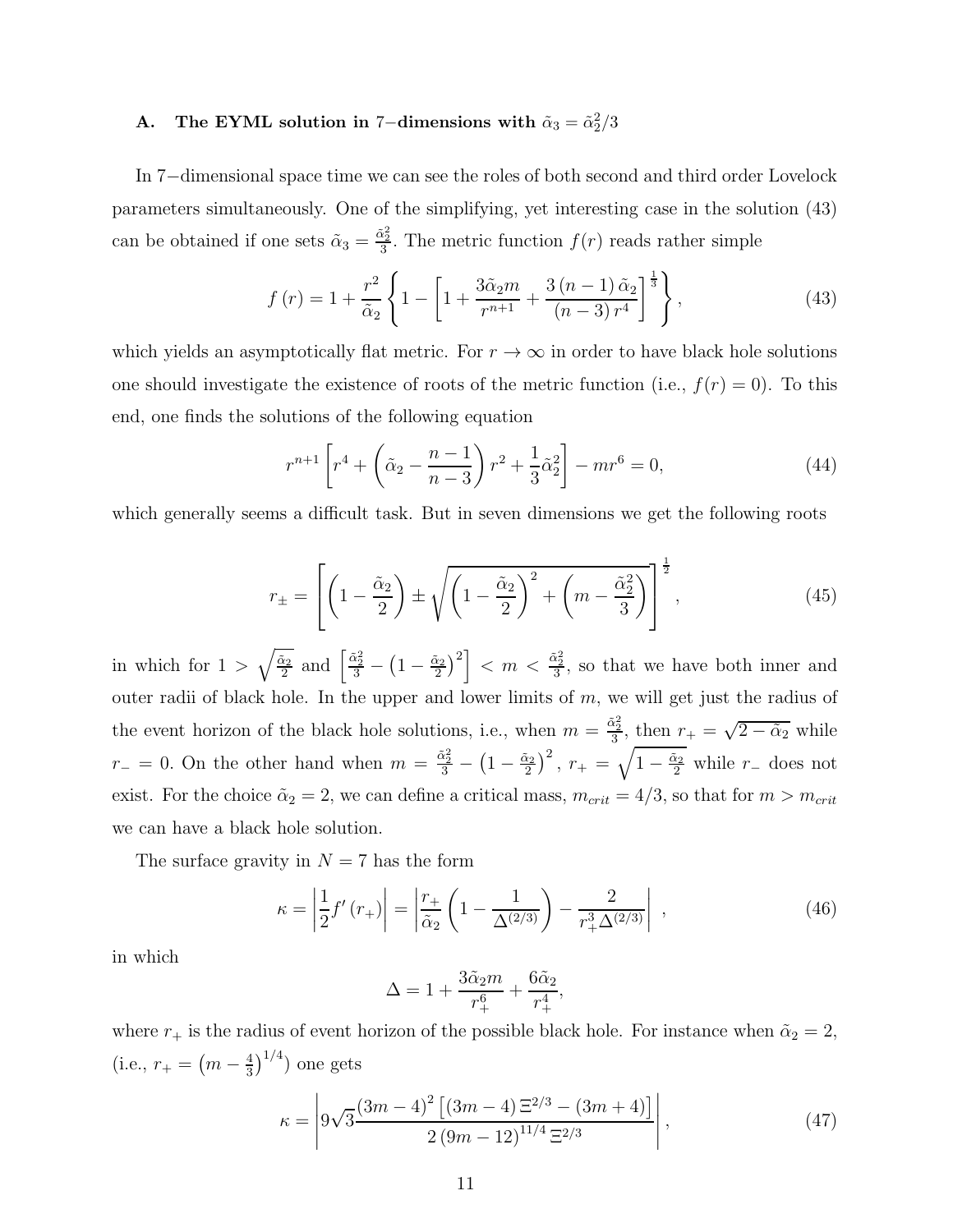in which

$$
\Xi = 1 + \frac{162m}{(9m - 12)^{3/2}} + \frac{36}{(3m - 4)}.
$$

The associated Hawking temperature  $T_H = \frac{\kappa}{2\pi}$  $\frac{\kappa}{2\pi}$  can be found by using the above result, on which one may expect that,  $T_H$  is strongly  $\tilde{\alpha}_2$  (and  $\tilde{\alpha}_3$ ) dependent.

### B. Asymptotically dS (AdS) property

The general solution (39) as  $r \to \infty$  reads

$$
f_{\infty}(r)\tilde{=}1+\left[\left(\frac{\tilde{\alpha}_2^2}{3\tilde{\alpha}_3}-1\right)\left(\frac{2}{\Sigma}\right)^{1/3}+\frac{1}{3\tilde{\alpha}_3}\left(\frac{\Sigma}{2}\right)^{1/3}+\frac{\tilde{\alpha}_2}{3\tilde{\alpha}_3}\right]r^2,\tag{48}
$$

where

$$
\Sigma = \left[3\tilde{\alpha}_3\sqrt{3(4\tilde{\alpha}_3 - \tilde{\alpha}_2^2)} + 2\tilde{\alpha}_2^3 - 9\tilde{\alpha}_2\tilde{\alpha}_3\right].
$$

It is observed that the metric function (39), can be rewritten as a  $N$  ( $n = N - 2$ ) dimensional dS space in which  $f_{\infty}(r) = 1 - \frac{2\tilde{\Lambda}}{(n-3)(n-4)}r^2$  one defines a cosmological constant without cosmological constant $-\Lambda$  as an effective cosmological constant given by

$$
\tilde{\Lambda} = -\frac{(n-3)(n-4)}{2} \left[ \left( \frac{\tilde{\alpha}_2^2}{3\tilde{\alpha}_3} - 1 \right) \left( \frac{2}{\Sigma} \right)^{1/3} + \frac{1}{3\tilde{\alpha}_3} \left( \frac{\Sigma}{2} \right)^{1/3} + \frac{\tilde{\alpha}_2}{3\tilde{\alpha}_3} \right].
$$
 (49)

It is seen that in this effective cosmological constant both  $\alpha_2$ , and  $\alpha_3$  play role. One can easily show that, depending on  $\tilde{\alpha}_2$  and  $\tilde{\alpha}_3$ ,  $\tilde{\Lambda}$  can take zero, positive or negative values, and consequently the general solution becomes asymptotically flat, dS or AdS, respectively. For instance, from Eq. (43), one can show that the choice  $\tilde{\alpha}_3 = \tilde{\alpha}_2^2/3$  is asymptotically flat.

These results verify that, the Lovelock parameters  $\tilde{\alpha}_2$  and  $\tilde{\alpha}_3$  significantly modify the properties of EYM black holes as well as their asymptotic behaviors.

## VII. CONCLUSION

We introduced YM fields through the Wu-Yang Ansatz into the third order Lovelock gravity with spherical symmetry. The Ansatz and symmetry aided in overcoming the technical difficulty and obtaining exact solutions in higher dimensions. In this sense our work is partly an extension of our previous work which included only the GB parameter and for  $N = 5$ [\[5](#page-12-3)]. Our solutions include black hole possessing parameters of mass, magnetic charge (which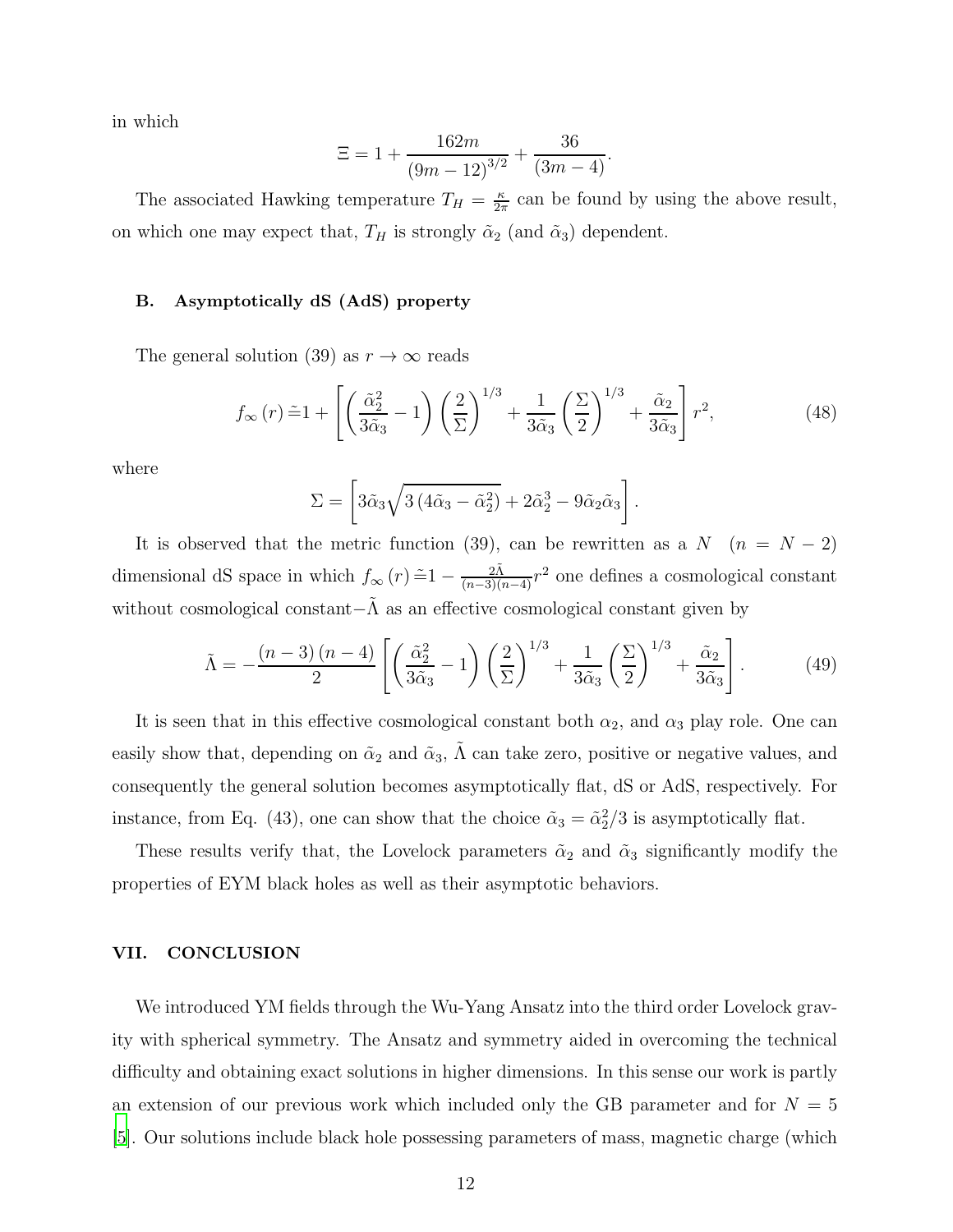is scaled to Q=1),  $\alpha_2$  (for  $N \ge 5$ ) and  $\alpha_3$  (for  $N \ge 7$ ). Our analysis indicates that higher order Lovelock parameters have less significant contributions compared with the lower order terms superposed to the EH Lagrangian. At least this is the picture that we expect in case that  $\alpha_k$  ( $k \geq 4$ ) terms are taken into account. Depending on the choice/relative magnitudes of the parameters, formation of the black holes with inner/outer horizons is conditional. Asymptotic solutions give rise to dS (AdS) or flat space times which are topologically trivial but from the field theoretic point of view they are rather important.

- <span id="page-12-0"></span>[1] D. Lovelock, J. Math. Phys. (N.Y.) 12 (1971) 498.
	- N. Deruelle and L. Farina-Busto, Phys. Rev. D 41 (1990) 3696.
	- G. A. MenaMarugan, ibid. 46 (1992) 4320; 46 (1992) 4340.
	- D. G. Boulware and S. Deser, Phys. Rev. Lett. 55 (1985) 2656.
	- B. Zwiebach, Phys. Lett. B 156 (1985)315.
	- R. G. Cai and N. Ohta, Phys. Rev. D 74 (2006) 064001.
	- A. Chakrabarti and D. H. Tchrakian, Phys. Rev. D 65 (2001) 024029.
- <span id="page-12-2"></span>[2] M. H. Dehghani and M. Shamirzaie, Phys. Rev. D 72 (2005) 124015.
- <span id="page-12-4"></span>[3] T. T. Wu and C. N. Yang, in Properties of Matter Under Unusual conditions,edited by H. Mark and S. Fernbach (Interscience, New York,1969), p. 349.
- <span id="page-12-5"></span>[4] P. B. Yasskin, Phys. Rev. D 12 (1975) 2212.
- <span id="page-12-3"></span>[5] S. H. Mazharimousavi and M. Halilsoy, Phys. Rev. D 76 (2007) 087501. Y. Brihaye, A. Chakrabarti and D. H. Tchrakian, Class. Quant. Grav. 20 (2003) 2765.
- <span id="page-12-7"></span><span id="page-12-6"></span>[6] C. W. Misner, K. S. Thorne, and J. A. Wheeler, Gravitation (Freemann, San Fransisco, 1973).
- [7] S. H. Mazharimousavi and M. Halilsoy, Phys. Lett. B 659 (2008) 471.
- <span id="page-12-8"></span>[8] S. A. Ridgway and E. J. Weinberg, Phys. Rev. D 52 (1995) 3440.
- <span id="page-12-1"></span>[9] E. E. Donets and D. V. Gal'tsov, Phys. Lett. B 352 (1995) 261. T. Torii, H. Yajima and K. Maeda, Phys. Rev. D 55 (1997) 739.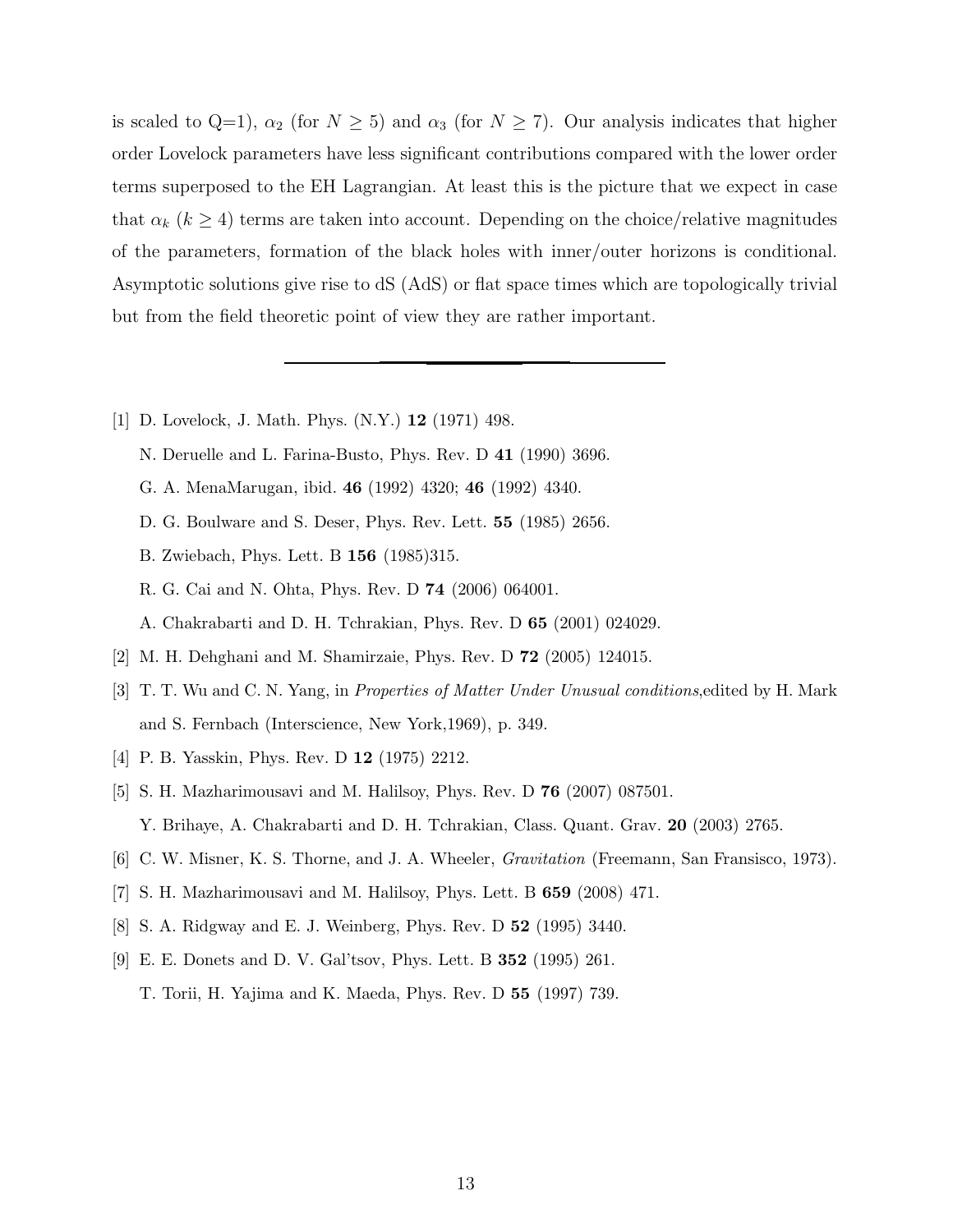## VIII. FIGURE CAPTIONS:

Fig. (1): The horizon radius  $r_h$  versus  $\tilde{\alpha}_2$  for  $\tilde{\alpha}_3 = 0$ , and different values for mass (each mass is written on the correspondence curve) in  $N=6$  and  $N=7$ .

Fig. (2): Plot of the metric function  $f(r)$  versus r for N=7, m=1,  $\tilde{\alpha}_3 = 0$ ,  $\tilde{\alpha}_2 = 5$ , 1, 0.5, 0.1, 0.01 and 0.001.

Fig. (3): Plot of the metric function  $f(r)$  versus r for N=7, m=1,  $\tilde{\alpha}_2 = 0$ ,  $\tilde{\alpha}_3 = 5$ , 1, 0.5, 0.1, 0.01 and 0.001.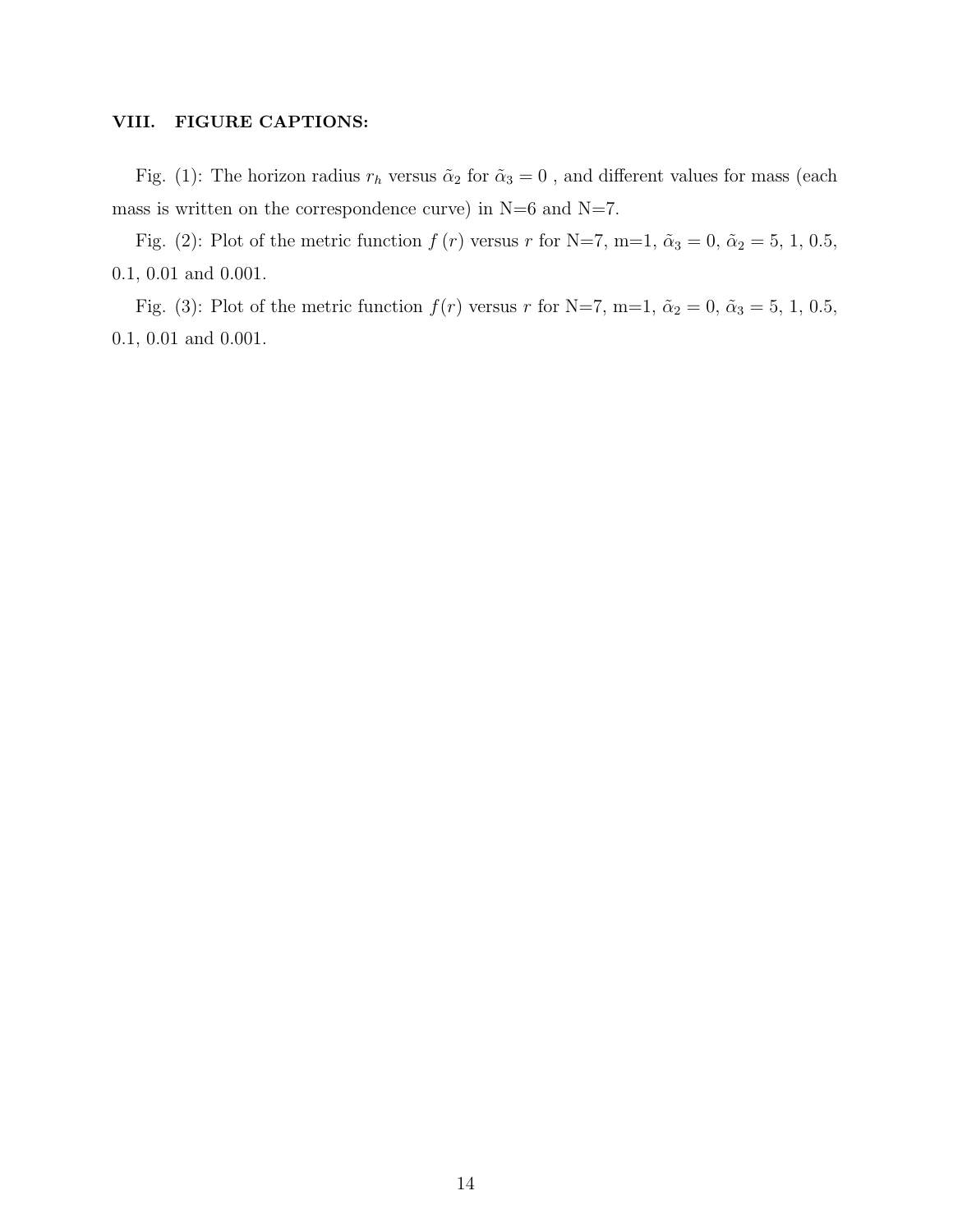This figure "Fig01.jpg" is available in "jpg" format from:

<http://arxiv.org/ps/0801.1726v2>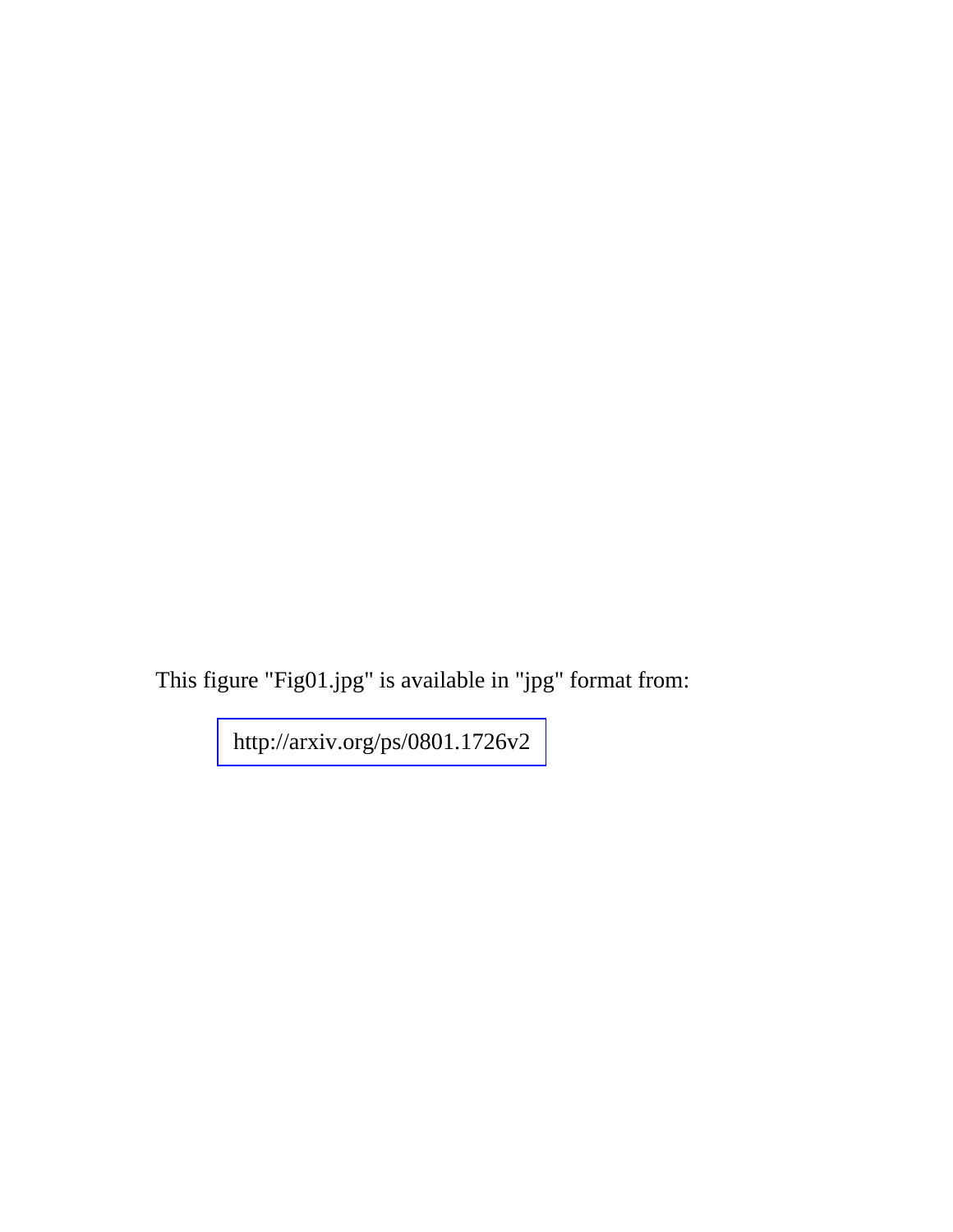This figure "Fig02.jpg" is available in "jpg" format from:

<http://arxiv.org/ps/0801.1726v2>